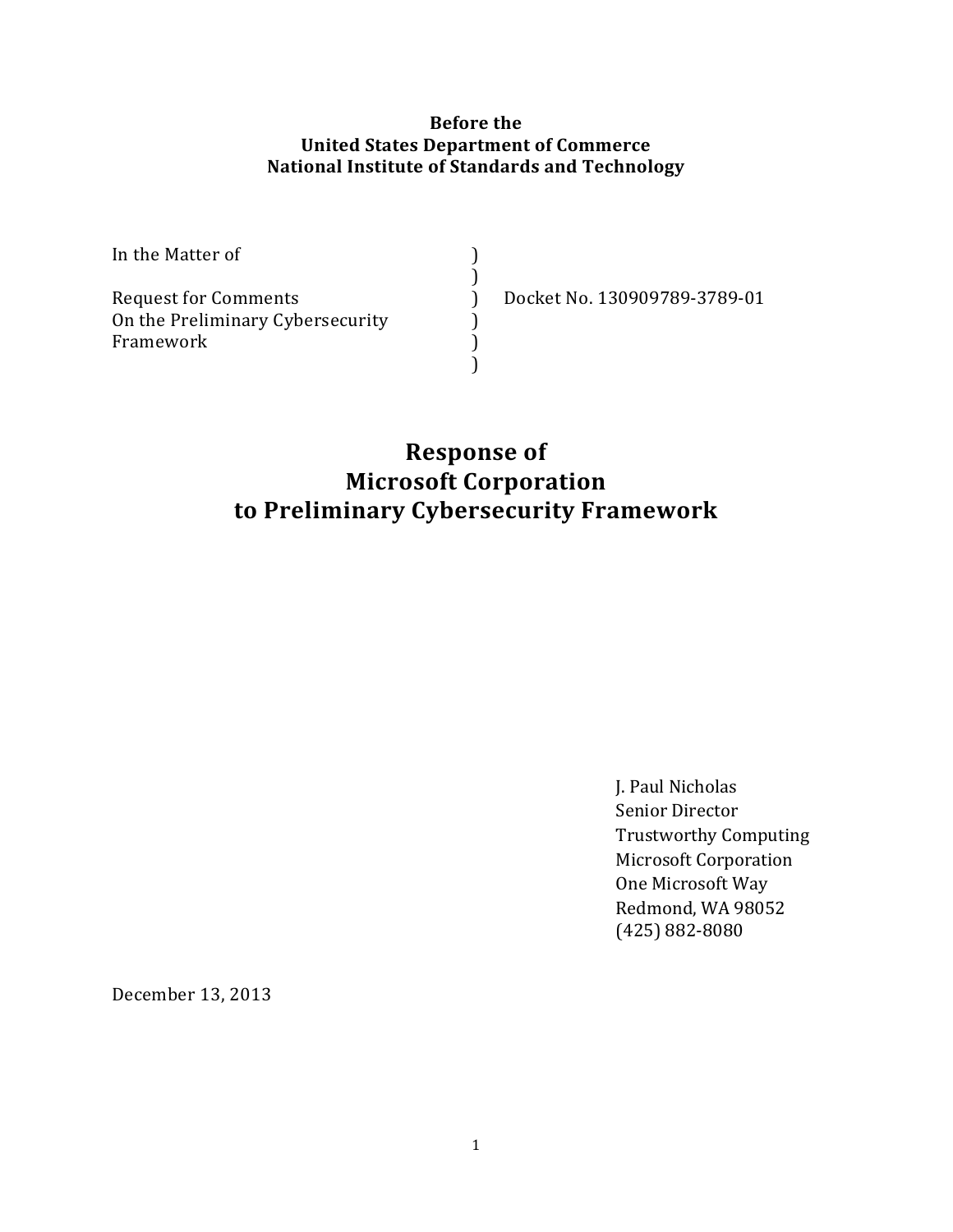#### **I. EXECUTIVE SUMMARY**

Microsoft commends the National Institute of Standards and Technology (NIST) on its continued work on the Preliminary Cybersecurity Framework,<sup>1</sup> which represents a significant step towards broadly-applicable cybersecurity guidance for critical infrastructure organizations and others that seek to improve their cybersecurity policies, practices, and procedures.<sup>2</sup> The Framework's structure and content, particularly its reliance on international standards and well-known cybersecurity guidelines, present a baseline for organizations to develop and assess cybersecurity risk management as needed for their business objectives.

To maximize the potential positive benefits of the Framework for implementing organizations and others, Microsoft suggests four actions that NIST should take in the final development of the Framework: expand the Framework's security guidance related to secure engineering and asset management; focus the Framework's privacy guidance; streamline the Framework's structure; and allow an additional opportunity for public comment on the Framework prior to its final release in February.

| Areas for Further Action                                                                                | Recommendations                                                                                                                                        | Rationale                                                                                                                 |
|---------------------------------------------------------------------------------------------------------|--------------------------------------------------------------------------------------------------------------------------------------------------------|---------------------------------------------------------------------------------------------------------------------------|
| Expand the Framework's<br>security guidance<br>related to secure<br>engineering and asset<br>management | Broaden the discussion of<br>secure engineering practices<br>Identify software ID tagging as<br>an Area for Future<br>Improvement                      | Improves the<br>security, integrity<br>and assurance of the<br>technology deployed<br>in an organization's<br>environment |
| Focus the Framework's<br>privacy guidance                                                               | Align the Framework's<br>privacy guidance with the<br>scope of the Executive Order <sup>3</sup><br>Focus on outcomes rather<br>than prescriptive means | Ensures that<br>٠<br>thoughtful,<br>appropriate and<br>implementable<br>privacy guidance is<br>put forth                  |

These areas and related recommendations are visually represented as follows, and described in greater detail below:

<sup>&</sup>lt;sup>1</sup> Federal Register Notice: "Request for Comments on the Preliminary Cybersecurity Framework", available at https://www.federalregister.gov/articles/2013/10/29/2013-25566/request-for-comments-on-thepreliminary-cybersecurity-framework.

<sup>2</sup> Response of Microsoft Corporation to Request for Information, available at

http://csrc.nist.gov/cyberframework/rfi\_comments/040713\_microsoft.pdf.

<sup>3</sup> Executive Order 16363: Improving Critical Infrastructure Cybersecurity, §5, available at

http://www.whitehouse.gov/the-press-office/2013/02/12/executive-order-improving-criticalinfrastructure-cybersecurity.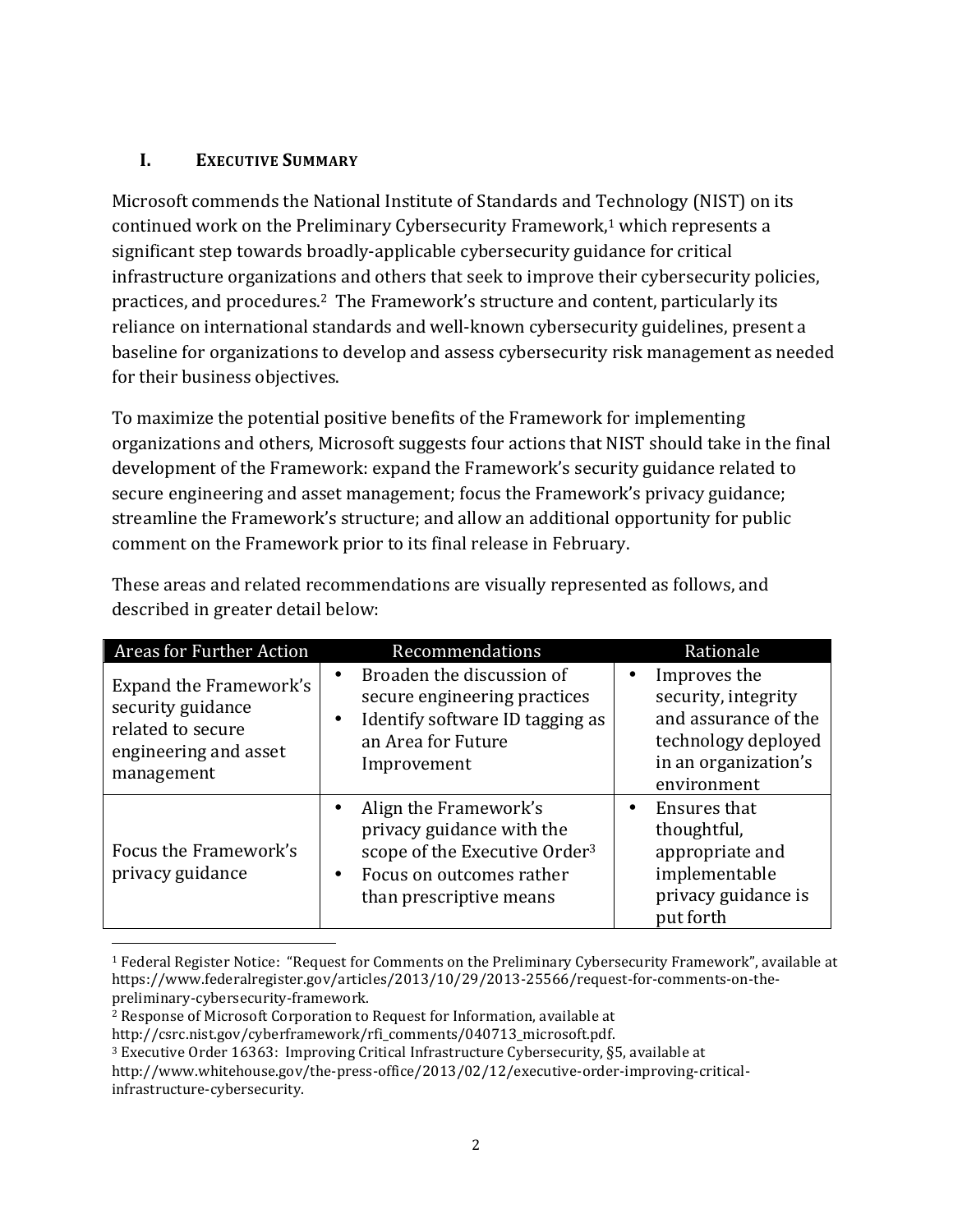|                                                                        | Refrain from advancing broad,<br>generally applicable privacy<br>guidance<br>Identify evolving privacy<br>concepts as an Area for Future<br>Improvement                                   |                                                                                                                                                                                                              |
|------------------------------------------------------------------------|-------------------------------------------------------------------------------------------------------------------------------------------------------------------------------------------|--------------------------------------------------------------------------------------------------------------------------------------------------------------------------------------------------------------|
| Streamline the<br>Framework's structure                                | Integrate relevant security<br>$\bullet$<br>and privacy guidance in the<br>Framework where activities<br>intersect<br>Provide contextual<br>definition for "adoption" of<br>the Framework | Encourages, and<br>٠<br>underscores the<br>importance of,<br>collaboration and<br>alignment<br>Provides clarity to<br>$\bullet$<br>organizations and<br>increases the<br>likelihood of<br>voluntary adoption |
| Allow an opportunity for<br>public comment on the<br>revised Framework | Provide an interim release of<br>the proposed final Framework                                                                                                                             | Enables<br>$\bullet$<br>organizations to<br>review important<br>changes while<br>evaluating adoption                                                                                                         |

**Expand the Framework's security guidance related to secure engineering and asset management:** In developing the final version of the Framework, NIST should broaden its discussion on secure engineering practices. Our basis for making this recommendation is that deployment of secure engineering practices could affect an organization's security posture by improving the security, integrity and assurance of the technology (hardware, software, services) deployed in an organization's environment. Secure engineering practices reduce the number and severity of vulnerabilities in deployed technology and establish appropriate processes to ensure maintenance and response, and improve resiliency of the systems designed with those tenants. Such practices have demonstrated a return on investment,<sup>4</sup> therefore, greater focus on secure engineering could help NIST achieve its intent to provide more cost-effective guidance.

NIST should also include software ID tagging, or SWID, as an area for future improvement in further iterations of the Framework. This emerging practice strengthens organizations'

<sup>&</sup>lt;sup>4</sup> See Research Brief, Aberdeen Group, "Security and the Software Development Lifecycle: Secure at the Source," available at http://www.microsoft.com/en-ie/download/details.aspx?id=6968; and *See* Thought Leadership Paper, Forrester Consulting," State of Application Security: Immature Practices Fuel Inefficiencies, but Positive ROI Is Attainable", available at http://www.microsoft.com/enus/download/details.aspx?id=2629.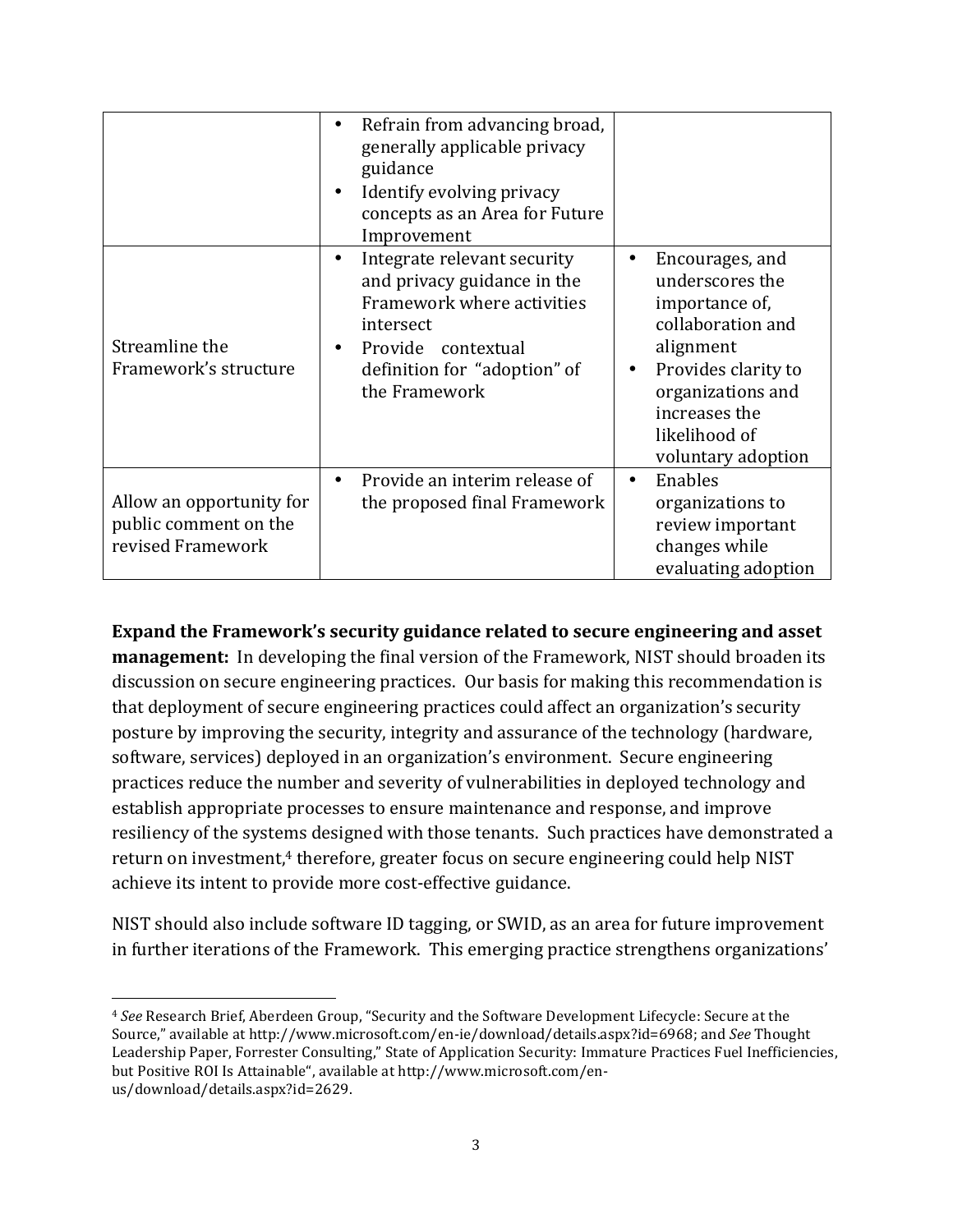awareness of their networks configurations and operating environments. It is bein piloted in government agencies, and critical infrastructure organizations may similarly benefit from application of this practice, particularly in their supply chain risk management effort.

**Focus the Framework's privacy guidance:** NIST should focus the scope of the Framework's privacy guidance to better align with the scope of the Executive Order's instructions to NIST regarding privacy in the Framework. The Executive Order directs incorporation of "privacy and civil liberties protections" that are "based upon the Fair Information Practice Principles and other privacy and civil liberties policies, principles, and frameworks."<sup>5</sup> The current privacy guidance goes beyond this mandate. Rather than focusing on mitigating specific privacy risks directly and uniquely implicated by an organization's cybersecurity practices or controls,<sup>6</sup> the Framework introduces a broad spectrum of provisions that ultimately prescribe implementation of a comprehensive privacy governance program based upon a very specific standard, NIST SP 800-53 Rev. 4 Appendix J. In its current form, the privacy guidance would create unnecessary, onerous compliance costs and risk discouraging organizational adoption of the Framework.<sup>7</sup>

**Streamline the Framework's structure:** There are two structural changes that NIST should consider for the final Framework. First, the division of security and privacy guidance into separate appendices in the Preliminary Framework encourages a siloed approach to security and privacy by implementing organizations. In practice, security professionals would look to Appendix A while privacy professionals would look to Appendix B, and potentially, never coordinate implementation efforts. Thus, NIST should integrate Appendices A and B into a unified Framework that is inclusive of both security and privacy guidance. This integration would create an opportunity for implementing organizations to consider privacy as an inherent element across all functions in the Cybersecurity Framework.

Second, there is a considerable amount of concern within the private sector about the absence of an articulated path for organizations' adoption of the Framework. Accordingly, NIST should define "adoption" in the Framework Glossary. Borrowing from language set forth in Appendix A of the Preliminary Framework, this definition should emphasize that

<sup>5</sup> Executive Order 16363: Improving Critical Infrastructure Cybersecurity, §5, available at http://www.whitehouse.gov/the-press-office/2013/02/12/executive-order-improving-criticalinfrastructure-cybersecurity.

<sup>6</sup> *See* Comments on the Preliminary Cybersecurity Framework, Hogan Lovells, available at http://csrc.nist.gov/cyberframework/framework\_comments/20131205\_harriet\_pearson\_hoganlovells.pdf; and *See* Comments on the Preliminary Cybersecurity Framework, Hunton & Williams, available at http://csrc.nist.gov/cyberframework/framework\_comments/20131213\_fred\_cate\_huntonwilliams.pdf. <sup>7</sup> *Id*.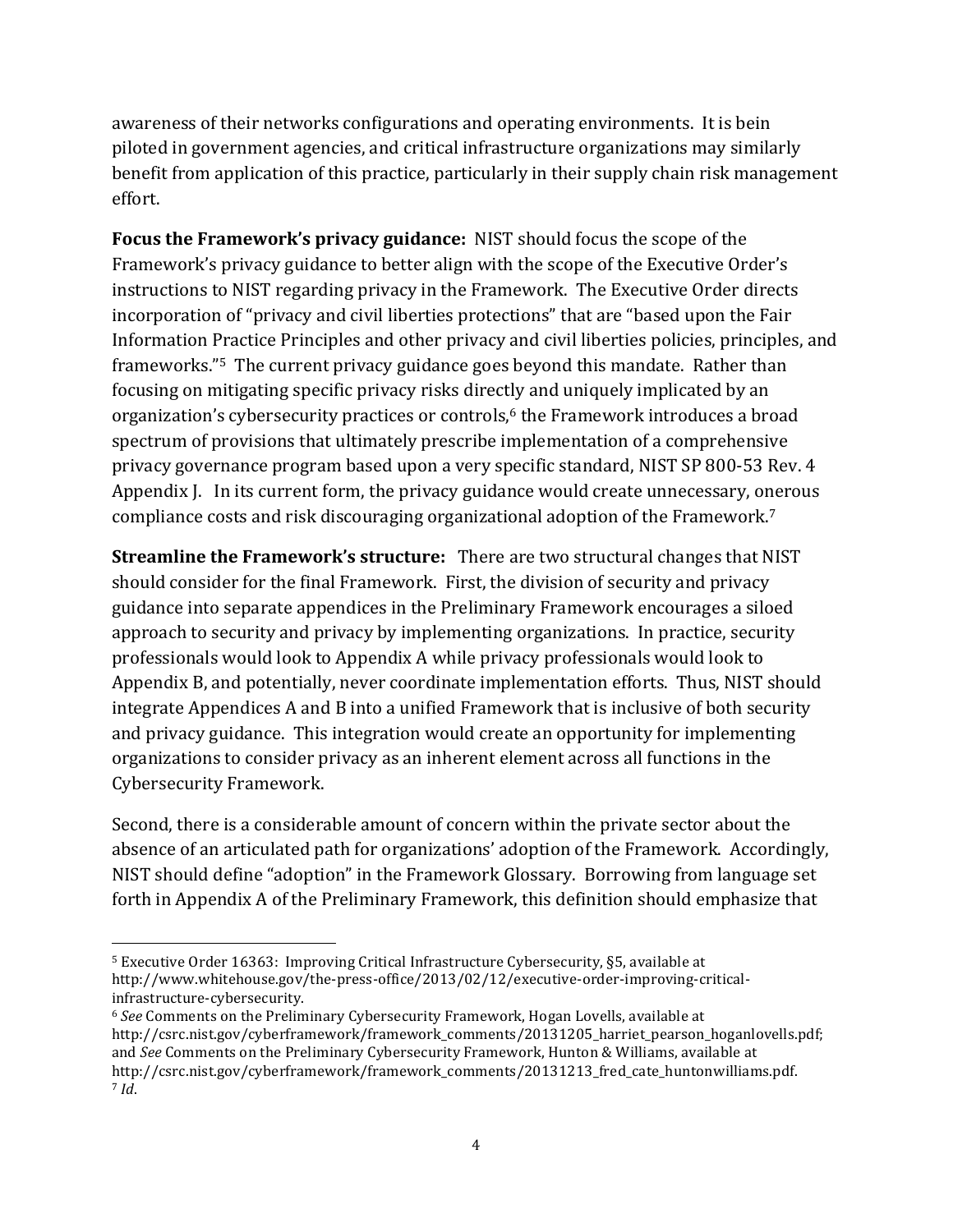organizations can adapt the Framework to support their risk management goals and needs. Absent a clear statement of what adoption means, a likely outcome is that the Department of Homeland Security's (DHS) emerging Voluntary Program would likely lack strategic direction from its foundational document, the Framework.

**Allow an opportunity for public comment on the revised Framework:** Much like the interim release for public comment on the Discussion Draft of the Preliminary Cybersecurity Framework, we recommend NIST strongly consider an interim release and comment period for the near-final Framework prior to its delivery in February. As the structure and content (particularly with respect to privacy) are likely to change significantly, an interim release would aid organizations who are working to determine whether and how to implement the Framework in their organizational policies, practices and procedures.

In conclusion, we again commend NIST on this milestone. We especially appreciate NIST's exceptional transparency and deep engagement with the private sector in the development of the Framework. We look forward to continued partnership with NIST and other government agencies on the Framework and related initiatives to strengthen the resiliency of critical infrastructure.

## **II. DISCUSSION**

## A. THE FRAMEWORK'S SECURITY GUIDANCE RELATED TO SECURE ENGINEERING AND ASSET MANAGEMENT SHOULD BE EXPANDED

*The Framework Should Provide Broader Guidance on Secure Engineering Practices* NIST should broaden the Framework's guidance related to secure engineering practices, particularly given the importance of engineering to many critical infrastructure organizations. The Preliminary Framework provides only one line-item related to secure engineering, and its guidance is simply too light. $8$  This guidance should be expanded to help organizations improve security of their hardware, software and services.

Specifically, we strongly encourage NIST to amend its current guidance to incorporate ISO/IEC 27034-1:2011 as an Informative Reference, and to provide guidance that is comparable to the following:

| J<br>Category | Subcategory | Informative       |
|---------------|-------------|-------------------|
|               |             | <b>References</b> |
|               |             |                   |

<sup>8</sup> NIST Preliminary Cybersecurity Framework, available at http://www.nist.gov/itl/upload/preliminarycybersecurity-framework.pdf.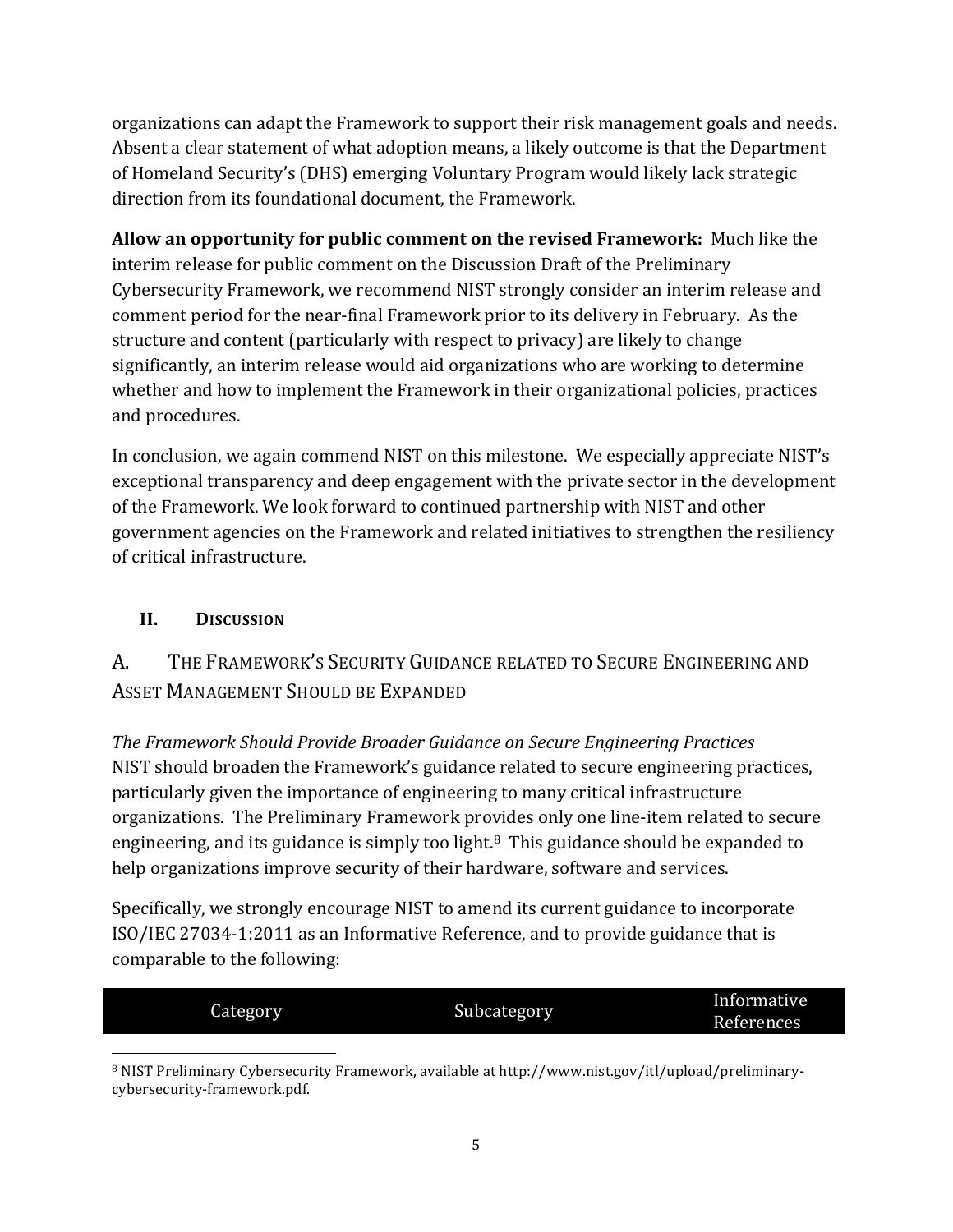| Design and develop technology<br>(e.g., hardware, software and<br>services) in a manner consistent<br>with international standards and<br>industry best practices<br>throughout the engineering<br>lifecycle | Utilize recognized<br>$\bullet$<br>secure development<br>lifecycle process that<br>includes guidance on<br>relevant security and<br>privacy practices,<br>controls, and tooling<br>across all phases of the<br>engineering lifecycle<br>(design, develop, review,<br>test, approve) | ISO/IEC 27034-<br>$\bullet$<br>1:2011 |
|--------------------------------------------------------------------------------------------------------------------------------------------------------------------------------------------------------------|-------------------------------------------------------------------------------------------------------------------------------------------------------------------------------------------------------------------------------------------------------------------------------------|---------------------------------------|
|--------------------------------------------------------------------------------------------------------------------------------------------------------------------------------------------------------------|-------------------------------------------------------------------------------------------------------------------------------------------------------------------------------------------------------------------------------------------------------------------------------------|---------------------------------------|

By providing this guidance, the Framework would focus attention on the importance of software assurance and sound organizational management practices. For software engineers, ISO/IEC 27034-1:2011 is specific and rigorous enough to address real world risk, and flexible enough to be broadly useable and meaningful to organizations. From an acquisition perspective, ISO/IEC 27034-1:2011 offers a concise internationally-recognized way to enable transparency into suppliers' software engineering management process.

#### *Identify Software ID Tagging as an Area for Future Improvement*

The Framework should identify software ID tagging, or SWID, as an Area for Future Improvement. Given the intent to have the Framework advance supply chain risk management, SWID is an important, developing practice to progressing guidance in this space. Specifically, ISO/IEC 19770-2 is an emerging standard that is supported by Microsoft and others in the industry, and enables developers and users to verify the origin of software. If a user organization understands which suppliers are implementing secure development practices in conformance with ISO 27034-1, application of ISO/IEC 19770-2 enables that organization to confirm that it is using software that came from those suppliers. Currently, NIST's National Cybersecurity Center of Excellence (NCCoE) and DHS are leading efforts to define the government's expectations regarding SWID. Accordingly, as these workstreams continue to develop and grow within the private sector and in government, they will be ripe for consideration and inclusion in future iterations of the Framework.

## B. THE FRAMEWORK'S PRIVACY GUIDANCE SHOULD BE FOCUSED

*NIST Should Revise the Framework's Privacy Guidance to Align with the Executive Order's Instructions*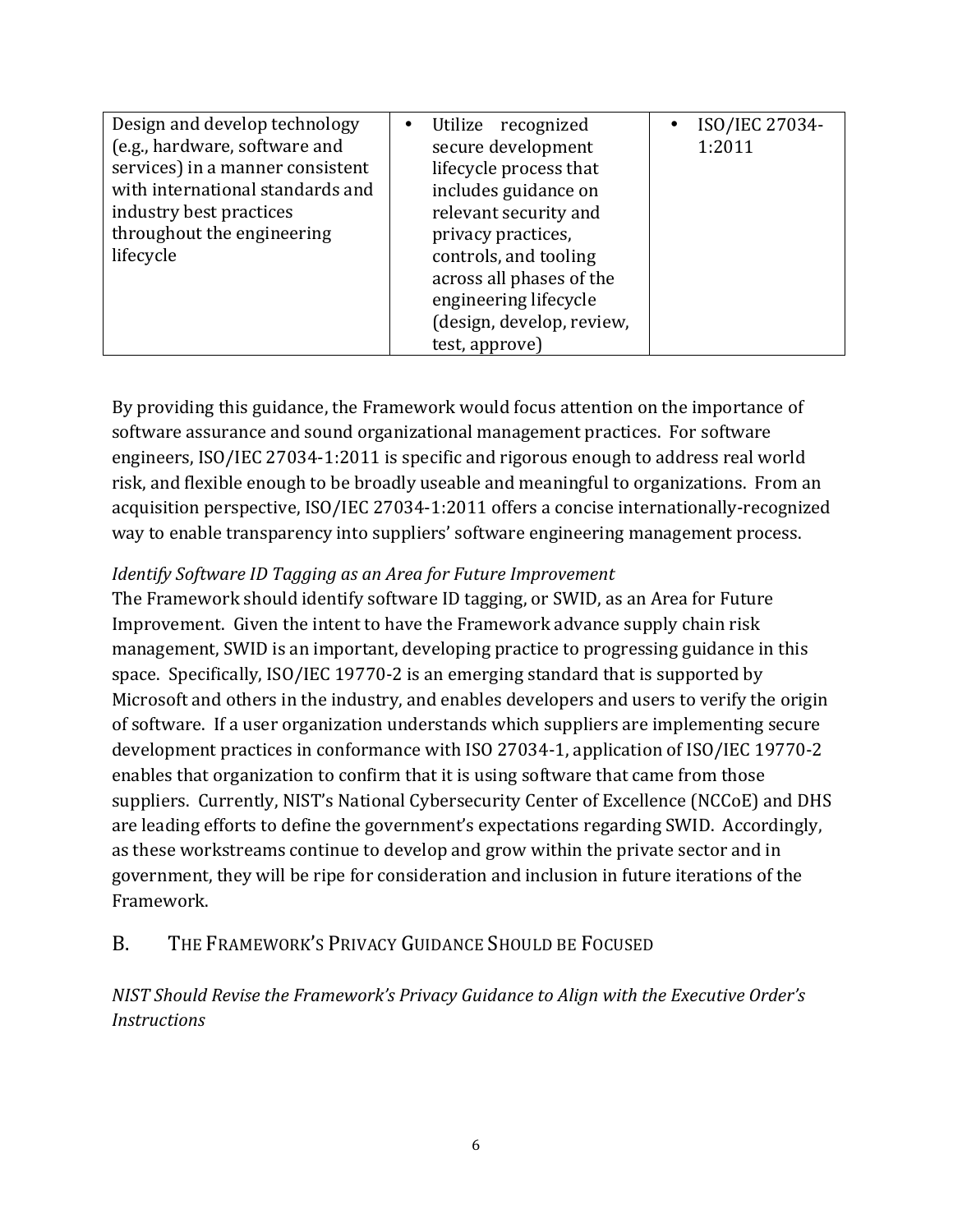The Framework's privacy guidance exceeds the scope of the Executive Order, which states simply that agencies must "ensure that privacy and civil liberties protections are incorporated into" their activities under the Executive Order.<sup>9</sup> Instead, the Framework goes far beyond cybersecurity and imposes an overly prescriptive, comprehensive privacy governance program that all organizations would need to implement, across all functions, irrespective of size, scope and risk. For example, the Methodologies in the Governance Category would impose significant burdens on organizations as part of implementing a comprehensive privacy governance program, including addressing asset management and identification, access control, awareness and training, auditing and destruction. Even for mature organizations, implementing governance programs of this magnitude and specificity is costly and time consuming. By requiring a rigid, monolithic solution for all organizations, the Framework's privacy guidance not only goes far beyond the Executive Order, but may also discourage organizations from adopting the Framework.

Instead, the privacy guidance should focus on specifically targeting the unique privac impacts of cybersecurity activities.10 In our attached comments sheet, we have identified specific instances where we recommend that the privacy guidance could be tailored to squarely address the privacy implications of certain cybersecurity activities. Through these recommendations, and those provided by other industry stakeholders,<sup>11</sup> the Framework could provide meaningful privacy guidance that is consistent with the Executive Order's instructions.

The Privacy Guidance Should Focus on Outcomes Rather than Prescriptive Means The privacy guidance is overly-prescriptive and imposes a one-size-fits-all solution on all organizations, regardless of size, complexity and sophistication, and regardless of the sensitivity of the organization's activities related to privacy. Consequently, the privacy guidance could lead unnecessarily to onerous implementation burdens and unintended consequences, without actually addressing the privacy mandates from the Executive Order in a meaningful way.

For example, it may indeed be good practice for large organizations that maintain and share personal data under the Framework to understand the types of data in its systems. However, it may be unnecessary for other organizations that maintain and share only network data related to cyber incidents, to undergo the same comprehensive assessment

<sup>9</sup> Executive Order 16363: Improving Critical Infrastructure Cybersecurity, §5, available at http://www.whitehouse.gov/the-press-office/2013/02/12/executive-order-improving-criticalinfrastructure-cybersecurity.

<sup>10</sup> *See* Comments on the Preliminary Cybersecurity Framework, Hogan Lovells, available at http://csrc.nist.gov/cyberframework/framework\_comments/20131205\_harriet\_pearson\_hoganlovells.pdf. <sup>11</sup> *Id* and Comments on the Preliminary Cybersecurity Framework, Hunton & Williams, available at http://csrc.nist.gov/cyberframework/framework\_comments/20131213\_fred\_cate\_huntonwilliams.pdf.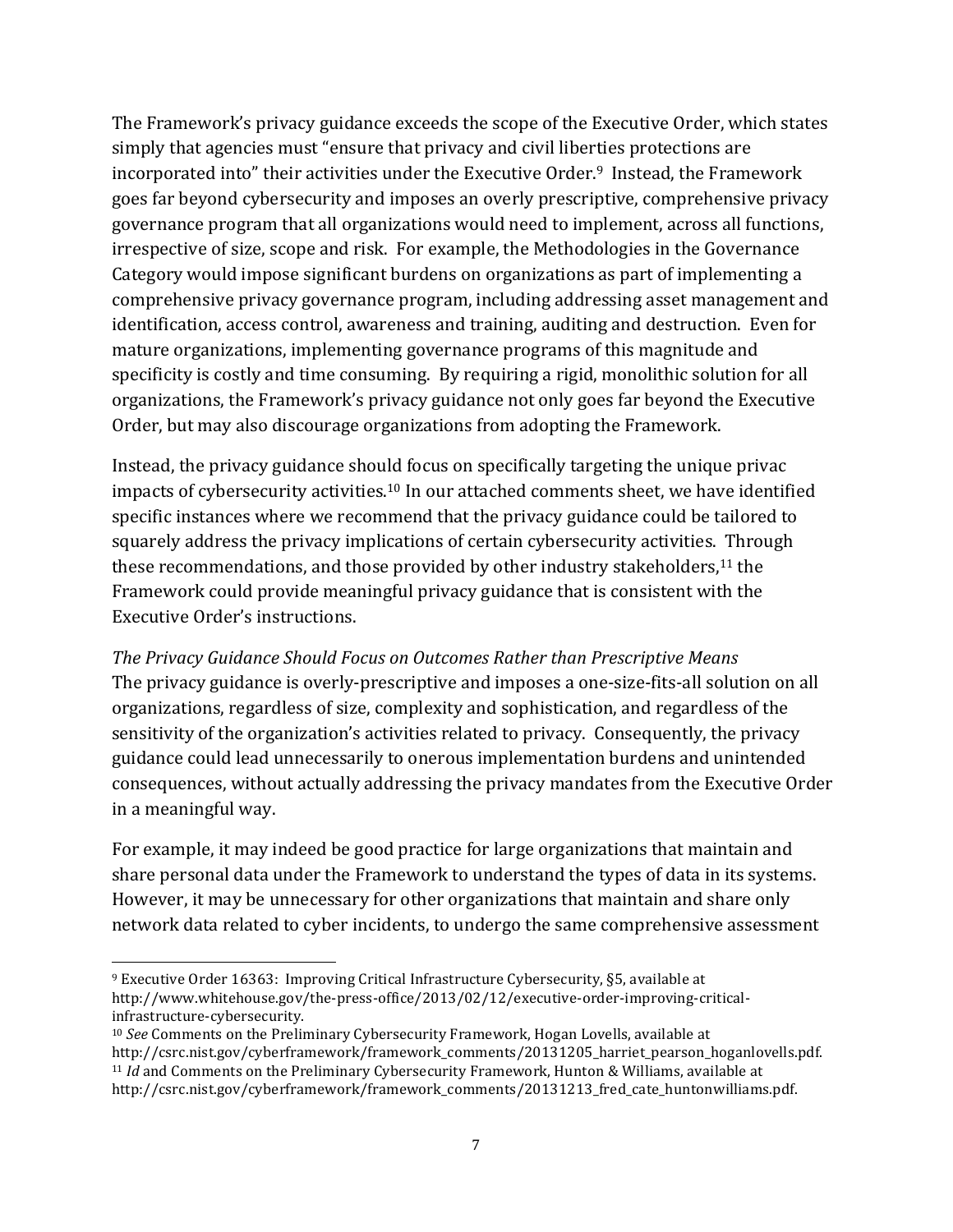as suggested by the methodology in the Asset Management Category.<sup>12</sup> This type of prescriptive privacy guidance also risks falling out of date as technology, cyber threats and privacy practices continue to evolve. Instead, the privacy guidance should specifically target how to protect data associated with cybersecurity activities, as contemplated by the Executive Order. As was done with the cybersecurity guidance, the privacy guidance should similarly identify the desired outcomes and give the industry the discretion to develop the most innovative and appropriate means by which to achieve those outcomes.

#### *Refrain From Advancing Broad, Generally Applicable Privacy Guidance*

The Framework is not the appropriate vehicle for advancing broad, generally applicable privacy guidance. While avoiding overly prescriptive privacy guidance is important, so too is avoiding overly general privacy guidance that does not support or enhance specifi infrastructure protection efforts in the scope of the Executive Order. The current privacy guidance, while well-intentioned, could have broad-ranging implications far beyond cybersecurity. As we have seen in other instances where voluntary codes of conduct and best practices have been developed, voluntary frameworks often become the foundation for formal regulation and legislation. In addition, there are forums better suited to develop and propose broad privacy rules (e.g., Congress, the FTC); as demonstrated by various draft legislation and FTC enforcement actions. These entities with comprehensive experience in the privacy domain are better suited to develop broad, generally applicable privacy requirements.

Moreover, the privacy methodology has not received, and will not receive (as the privacy methodology is revised), the appropriate review and stakeholder input as compared to the cybersecurity guidance in the Framework. Only since the November Raleigh workshop has attention and feedback been given on the privacy methodology. More time for valuable consideration and input is necessary to ensure that thoughtful, appropriate and implementable privacy guidance is put forth in future revisions of the Framework.

#### *Identify Evolving Privacy Concepts as an Area for Future Improvement*

In addition to our line-item comments on the privacy guidance, we encourage NIST to be mindful of the evolving nature of privacy practices and frameworks in its discussion of Areas for Improvement. The Framework relies upon the Fair Information Practice Principles (FIPPs), but ignores any "other privacy and civil liberties policies, principles, and frameworks."<sup>13</sup> The Executive Order makes clear that by allowing for "other privacy and

<sup>12</sup> NIST Preliminary Cybersecurity Framework, Appendix B, pg. 28, available at http://www.nist.gov/itl/upload/preliminary-cybersecurity-framework.pdf.

<sup>13</sup> Executive Order 16363: Improving Critical Infrastructure Cybersecurity, §5, available at http://www.whitehouse.gov/the-press-office/2013/02/12/executive-order-improving-criticalinfrastructure-cybersecurity.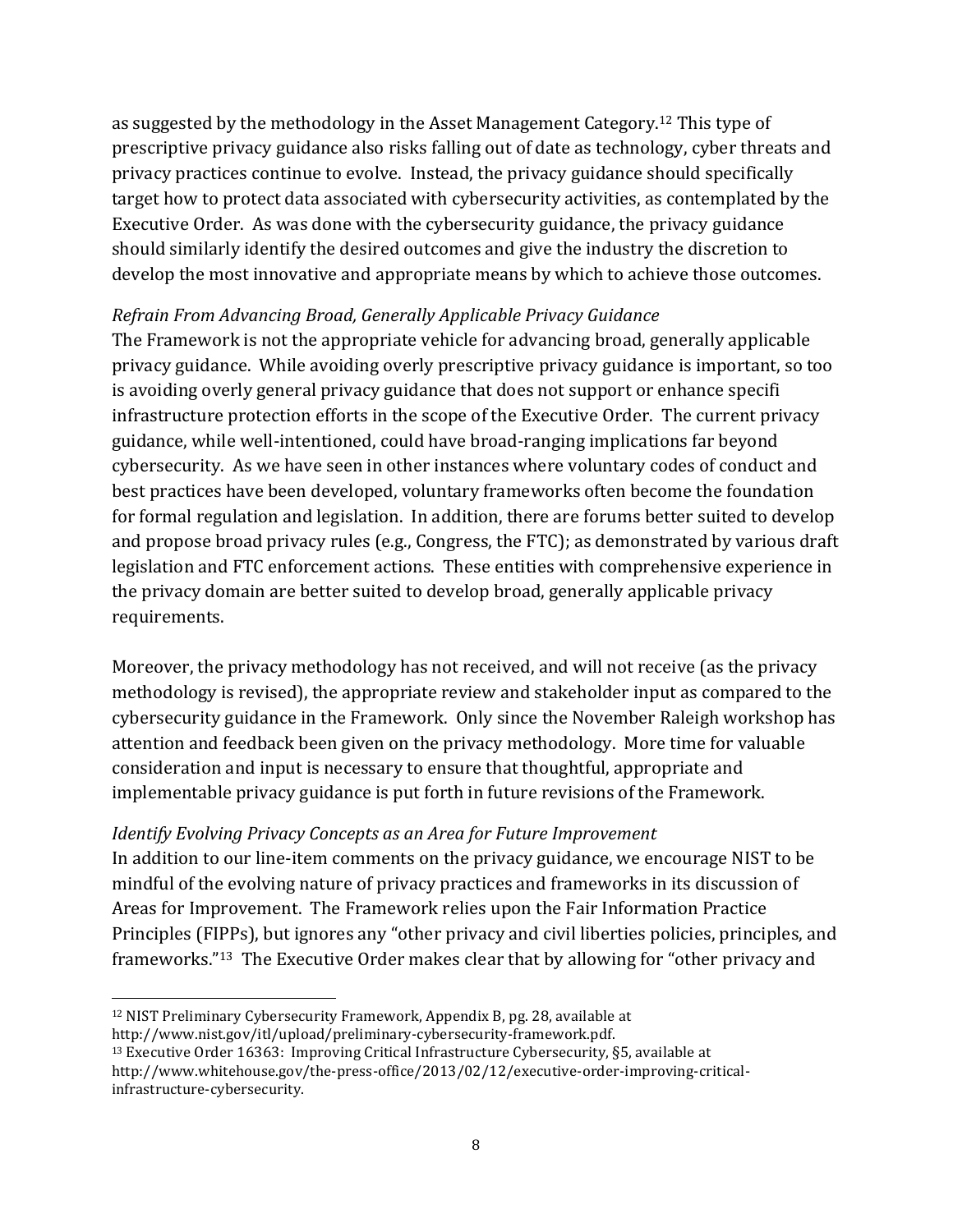civil liberties policies, principles, and frameworks", the privacy guidance does not have to be solely reliant upon the FIPPs. Rather, other privacy principles and frameworks could be utilized and we recommend such consideration.

The FIPPs is a principle based approach to privacy protection that was established over  $40$ years ago that is based largely on notice and individual consent. While the FIPPS were created in an era when notice and consent was more simple and meaningful, it is increasingly difficult to provide simple and meaningful notice and obtain truly informed consent. The realities of the data rich environment of the 21<sup>st</sup> century complicate and challenge the degree to which the FIPPs are effective.

The privacy community continues to debate the relevance of the current form of FIPPs and has sparked a debate around alternative frameworks, including those that focus on data use rather than data collection.<sup>14</sup> As subsequent iterations of the Framework are released and further meaningful thought is given to the intersection of privacy and cybersecurity, we encourage NIST to consider whether the historical FIPPs are the best foundation for privacy guidance of a cybersecurity Framework and to refrain from including them in the Framework until further dialogue can be had on this point.

## C. STREAMLINE THE FRAMEWORK'S STRUCTURE

*The Framework Should Integrate Security and Privacy Guidance in a Unified Manner* NIST should integrate Appendices A and B into a unified Framework that is inclusive of both security and privacy guidance. Our basis for this recommendation is that division of security and privacy guidance into separate appendices in the Preliminary Framework encourages a siloed approach to security and privacy by implementing organizations. This is likely to result in a fractured approach to mitigating risks of cybersecurity incidents and to managing the privacy implications of cybersecurity strategies. 15

The Framework presents an important opportunity for privacy and cybersecurity professionals to collaborate towards the goal of improving their organizational cybersecurity posture.<sup>16</sup> These disciplines would work together to best understand how the Framework might apply to their organizations and how the Framework is to be implemented. Today, the unfortunate reality is that privacy and security professionals may

<sup>&</sup>lt;sup>14</sup> *See* Fred H. Cate & Viktor Mayer-Schönberger, Data Use and Impact Global Workshop (2013), available at http://cacr.iu.edu/sites/cacr.iu.edu/files/Use\_Workshop\_Report.pdf; and *See* Fred H. Cate, Peter Cullen & Viktor Mayer-Schönberger, Data Protection Principles for the 21st Century (2013), available at http://www.oii.ox.ac.uk/publications/Data\_Protection\_Principles\_for\_the\_21st\_Century.pdf. <sup>15</sup> *See* Comments on the Preliminary Cybersecurity Framework, Hunton & Williams, available at http://csrc.nist.gov/cyberframework/framework\_comments/20131213\_fred\_cate\_huntonwilliams.pdf. <sup>16</sup> *Id*.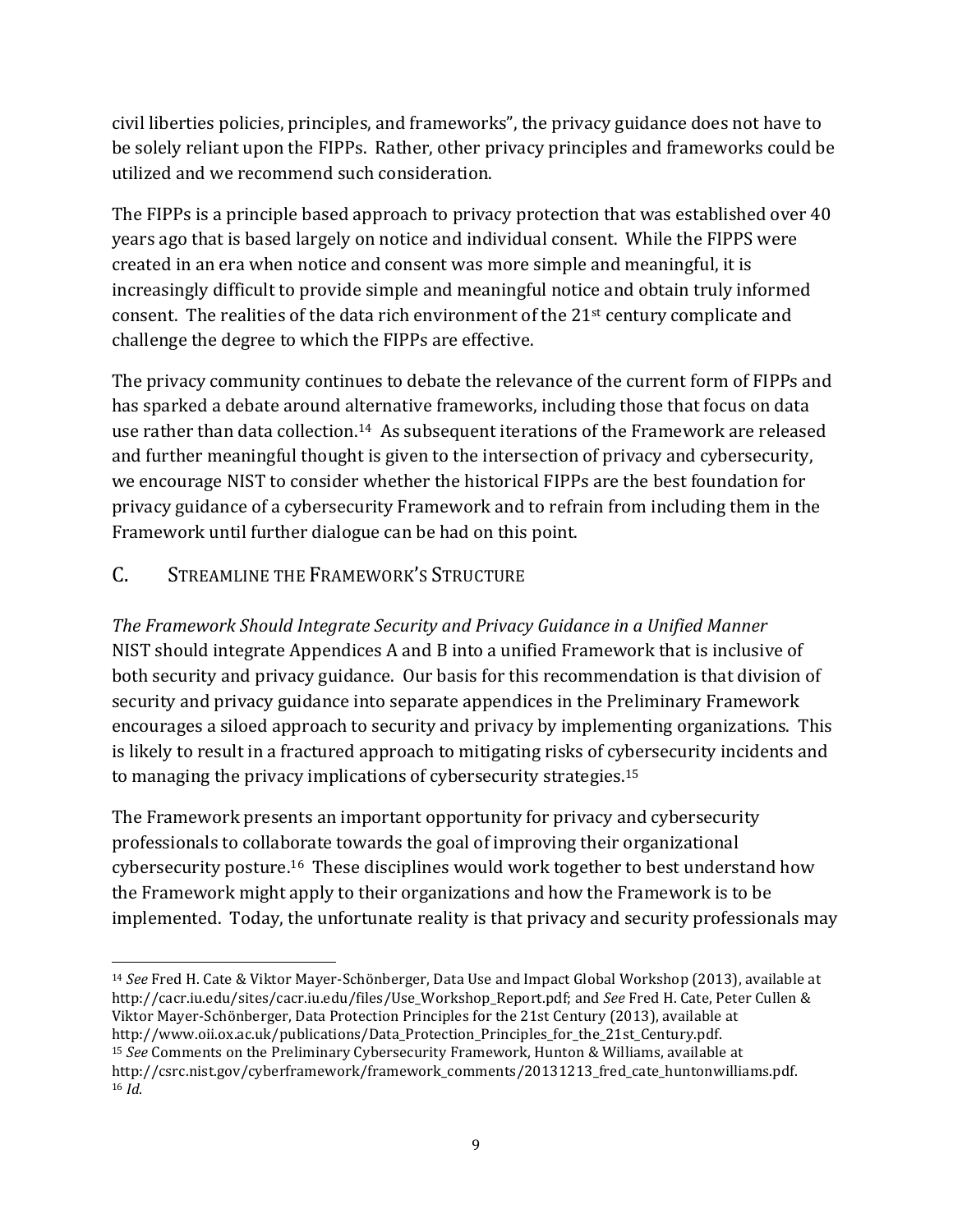have limited interaction with one another until required to do so, usually by a triggering event, such as a cybersecurity attack o data breach incident. That point in time may be too late for efficient and meaningful collaboration of privacy and security concerns in a unified manner.

To accomplish these objectives, we have shown in the line edits accompanying this filing, various touch points where there is an opportunity for meaningful collaboration among cybersecurity and privacy disciplines. For example, the Identify function could provide guidance that both privacy and cybersecurity roles and responsibilities should be identified, coordinated and aligned. In the Preliminary Framework, these roles are separated into different sections of the document and it is unclear how and to what extent these disciplines should develop practices in coordination with one another.

By integrating security and privacy guidance into a unified Framework, the Framework would encourage collaboration between security and privacy professionals through all stages of organizational implementation. Additionally, NIST would potentially reduce the overall cost of implementation because a unified Framework provides a single set of guidance, rather than the bifurcated approach presented in the Preliminary Framework.

Finally, a unified Framework would underscore the importance of systemic integration of security and privacy considerations. Such collaboration would enable organizations to leverage many of the ideas of Privacy by Design, which advances the view that technologies and systems should be developed in a manner whereby privacy considerations and impacts have been identified, assessed and mitigated from the outset and not addressed as an afterthought. There is a strong parallel between Privacy by Design and our recommendation above regarding the role of secure engineering practices.

Thus, we recommend incorporating the privacy activities specifically implicated by cybersecurity activities into the Framework rather than as a separate Appendix, to avoid the risks that are created by addressing privacy and cybersecurity in a siloed manner. With this shift, NIST might also lower the barrier to implementation for organizations that may not yet have a robust privacy program, without diminishing the Framework's functionality or flexibility. 

#### *The Framework Should Define Adoption*

One of the key questions facing organizations is how to use the Framework, in particular, whether there is any difference between "implementation" as contemplated in the Framework Implementation Tiers and "adoption" as discussed in the Executive Order and DHS's forthcoming Voluntary Program. This ambiguity is unhelpful for both the private sector and the government; businesses lack clarity from the government about its expectations, thus the government's goals are frustrated. However, there is a simple solution that would help avoid this impasse.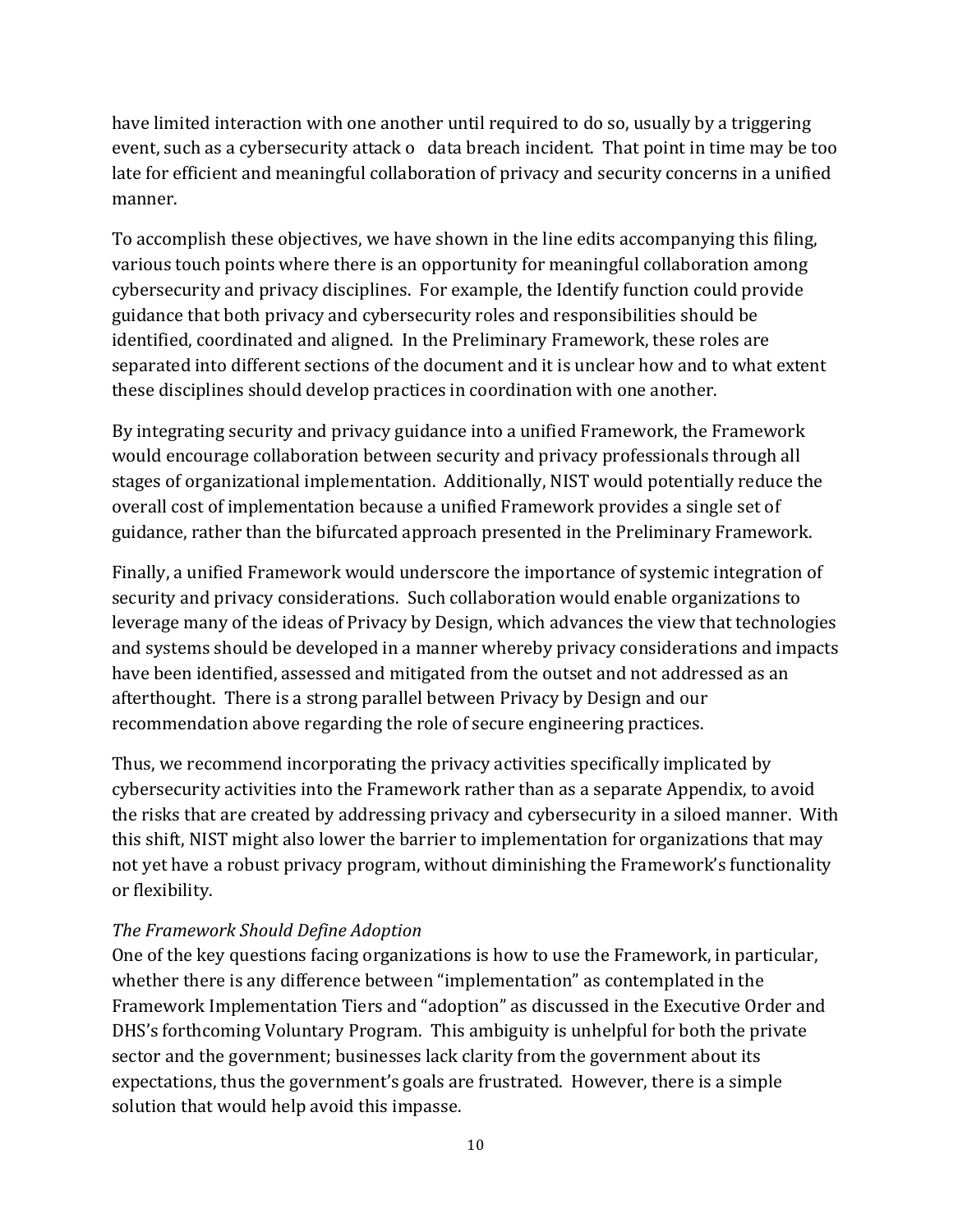The Framework should expressly define "adoption" to plainly explain that it means using the Framework as baseline guidance for cybersecurity activities and related privacy initiatives, with adaptation at the organization level to reflect organization-specific needs. Specifically, we recommend that the Framework define adoption as follows:

**Adoption:** An organization (e.g., critical infrastructure owner or operator) utilizes the Framework as baseline guidance in its determination of appropriate cybersecurity risk management activities and related privacy protection efforts. This process should involve adaptation of the Framework to suit organizational needs, including identification of organization-specific activities that give effect to the goals of the Framework but may not be listed in the Framework. Where an organization has aligned its policies, practices, and procedures with an Informative Reference, or provided self-attestation or certification against an Informative Reference, the organization is operating at a fundamentally mature level of implementation.

Our basis, in part, for this definition is the Executive Order's instruction that the Framework be "flexible" in how it supports cybersecurity risk management.<sup>17</sup> Additionally, the Preliminary Framework explains that the Framework is intended to be fundamentally adaptable:18

*[The Framework Core] is not exhaustive; it is extensible, allowing organizations,* sectors, and other entities to add Subcategories and Informative References that are relevant to them and enable them to more effectively manage their cybersecurity risk. Activities can be selected from the Framework Core during the Profile creation process and additional . . . [activities] may be added to the Profile. *An organization's risk management processes, legal/regulatory requirements, business/mission objectives, and organizational constraints guide the selection of these activities ....* 

This acknowledgement demonstrates that the Framework is not meant to be a prescriptive document that organizations must utilize in a flat manner. Instead, the Framework is fundamentally designed to offer different pathways to adoption based on organizational needs and requirements. For example, the Framework is unlike binary control sets prescribed by certain authorities because the security guidance in the Framework focuses on desired outcomes rather than specific controls that an organization must deploy. 

<sup>&</sup>lt;sup>17</sup> Executive Order 16363: Improving Critical Infrastructure Cybersecurity, §7, available at http://www.whitehouse.gov/the-press-office/2013/02/12/executive-order-improving-criticalinfrastructure-cybersecurity.

<sup>18</sup> NIST Preliminary Cybersecurity Framework, Appendix A, pg. 13, available at http://www.nist.gov/itl/upload/preliminary-cybersecurity-framework.pdf.